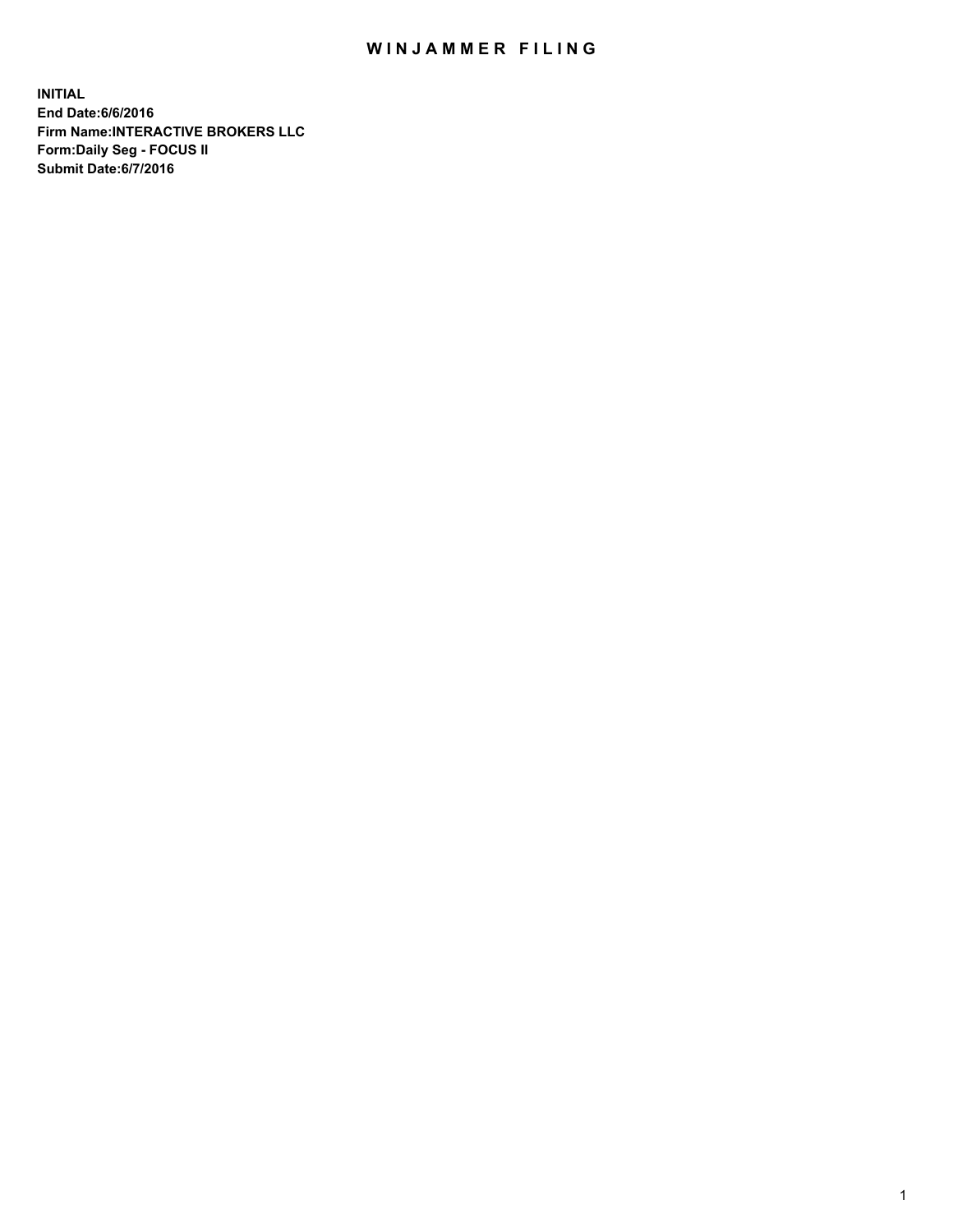## **INITIAL End Date:6/6/2016 Firm Name:INTERACTIVE BROKERS LLC Form:Daily Seg - FOCUS II Submit Date:6/7/2016 Daily Segregation - Cover Page**

| Name of Company<br><b>Contact Name</b><br><b>Contact Phone Number</b><br><b>Contact Email Address</b>                                                                                                                                                                                                                          | <b>INTERACTIVE BROKERS LLC</b><br><b>James Menicucci</b><br>203-618-8085<br>jmenicucci@interactivebrokers.c<br>om |
|--------------------------------------------------------------------------------------------------------------------------------------------------------------------------------------------------------------------------------------------------------------------------------------------------------------------------------|-------------------------------------------------------------------------------------------------------------------|
| FCM's Customer Segregated Funds Residual Interest Target (choose one):<br>a. Minimum dollar amount: ; or<br>b. Minimum percentage of customer segregated funds required:% ; or<br>c. Dollar amount range between: and; or<br>d. Percentage range of customer segregated funds required between:% and%.                         | $\overline{\mathbf{0}}$<br>0<br>155,000,000 245,000,000<br>0 <sub>0</sub>                                         |
| FCM's Customer Secured Amount Funds Residual Interest Target (choose one):<br>a. Minimum dollar amount: ; or<br>b. Minimum percentage of customer secured funds required:%; or<br>c. Dollar amount range between: and; or<br>d. Percentage range of customer secured funds required between: % and %.                          | $\overline{\mathbf{0}}$<br>$\overline{\mathbf{0}}$<br>80,000,000 120,000,000<br>00                                |
| FCM's Cleared Swaps Customer Collateral Residual Interest Target (choose one):<br>a. Minimum dollar amount: ; or<br>b. Minimum percentage of cleared swaps customer collateral required:% ; or<br>c. Dollar amount range between: and; or<br>d. Percentage range of cleared swaps customer collateral required between:% and%. | $\overline{\mathbf{0}}$<br>$\overline{\mathbf{0}}$<br>0 <sub>0</sub><br>0 <sub>0</sub>                            |

Attach supporting documents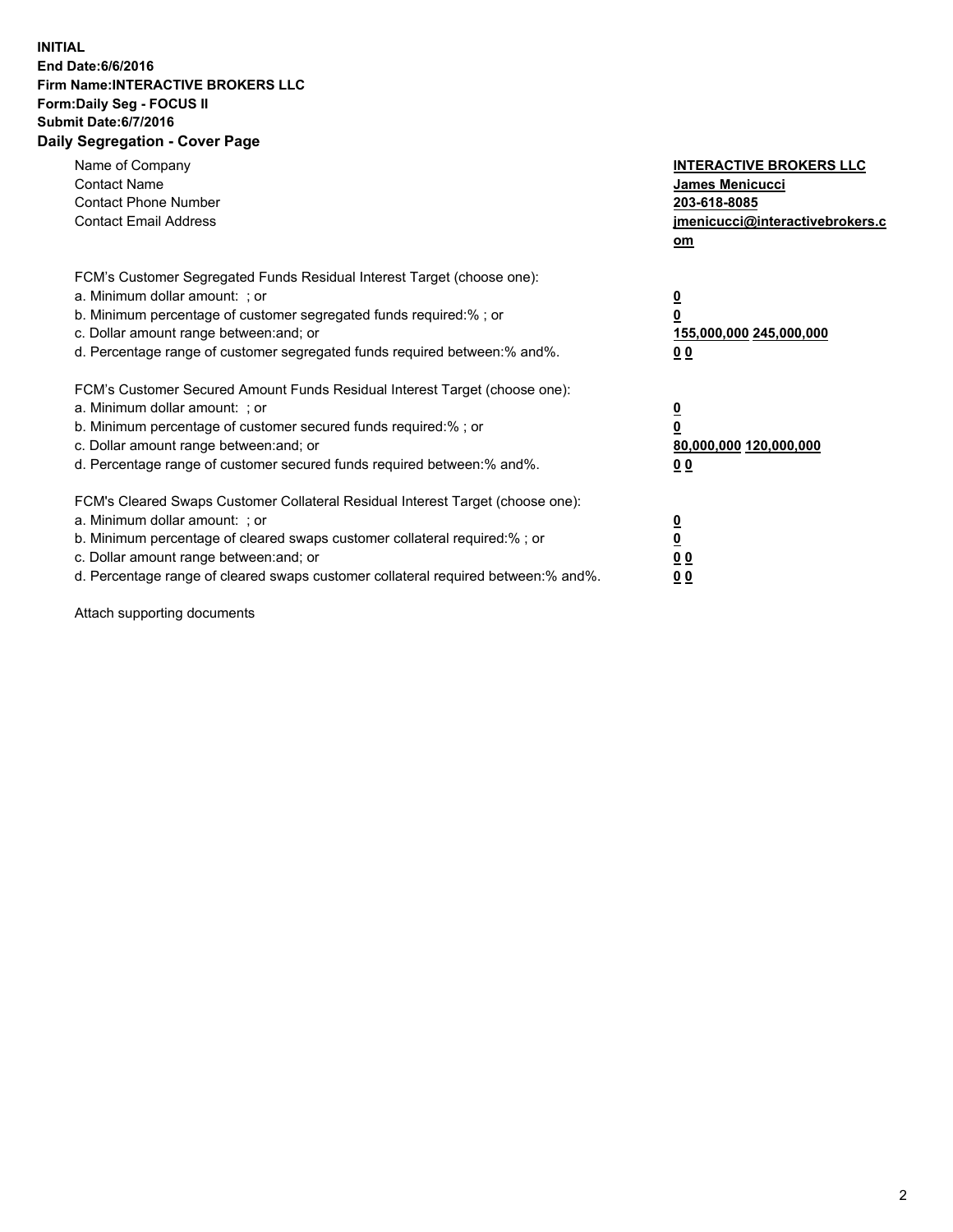## **INITIAL End Date:6/6/2016 Firm Name:INTERACTIVE BROKERS LLC Form:Daily Seg - FOCUS II Submit Date:6/7/2016 Daily Segregation - Secured Amounts**

|     | Foreign Futures and Foreign Options Secured Amounts                                         |                                  |
|-----|---------------------------------------------------------------------------------------------|----------------------------------|
|     | Amount required to be set aside pursuant to law, rule or regulation of a foreign            | $0$ [7305]                       |
|     | government or a rule of a self-regulatory organization authorized thereunder                |                                  |
| 1.  | Net ledger balance - Foreign Futures and Foreign Option Trading - All Customers             |                                  |
|     | A. Cash                                                                                     | 298,564,069 [7315]               |
|     | B. Securities (at market)                                                                   | $0$ [7317]                       |
| 2.  | Net unrealized profit (loss) in open futures contracts traded on a foreign board of trade   | 5,109,196 [7325]                 |
| 3.  | Exchange traded options                                                                     |                                  |
|     | a. Market value of open option contracts purchased on a foreign board of trade              | 61,569 [7335]                    |
|     | b. Market value of open contracts granted (sold) on a foreign board of trade                | -40,142 [7337]                   |
| 4.  | Net equity (deficit) (add lines 1.2. and 3.)                                                | 303,694,692 [7345]               |
| 5.  | Account liquidating to a deficit and account with a debit balances - gross amount           | 75,981 [7351]                    |
|     | Less: amount offset by customer owned securities                                            | 0 [7352] 75,981 [7354]           |
| 6.  | Amount required to be set aside as the secured amount - Net Liquidating Equity              | 303,770,673 [7355]               |
|     | Method (add lines 4 and 5)                                                                  |                                  |
| 7.  | Greater of amount required to be set aside pursuant to foreign jurisdiction (above) or line | 303,770,673 [7360]               |
|     | 6.                                                                                          |                                  |
|     | FUNDS DEPOSITED IN SEPARATE REGULATION 30.7 ACCOUNTS                                        |                                  |
| 1.  | Cash in banks                                                                               |                                  |
|     | A. Banks located in the United States                                                       | 4,700,000 [7500]                 |
|     | B. Other banks qualified under Regulation 30.7                                              | 0 [7520] 4,700,000 [7530]        |
| 2.  | Securities                                                                                  |                                  |
|     | A. In safekeeping with banks located in the United States                                   | 368,104,060 [7540]               |
|     | B. In safekeeping with other banks qualified under Regulation 30.7                          | 0 [7560] 368,104,060 [7570]      |
| 3.  | Equities with registered futures commission merchants                                       |                                  |
|     | A. Cash                                                                                     | $0$ [7580]                       |
|     | <b>B.</b> Securities                                                                        | $0$ [7590]                       |
|     | C. Unrealized gain (loss) on open futures contracts                                         | $0$ [7600]                       |
|     | D. Value of long option contracts                                                           | $0$ [7610]                       |
|     | E. Value of short option contracts                                                          | 0 [7615] 0 [7620]                |
| 4.  | Amounts held by clearing organizations of foreign boards of trade                           |                                  |
|     | A. Cash                                                                                     | $0$ [7640]                       |
|     | <b>B.</b> Securities                                                                        | $0$ [7650]                       |
|     | C. Amount due to (from) clearing organization - daily variation                             | $0$ [7660]                       |
|     | D. Value of long option contracts                                                           | $0$ [7670]                       |
|     | E. Value of short option contracts                                                          | 0 [7675] 0 [7680]                |
| 5.  | Amounts held by members of foreign boards of trade                                          |                                  |
|     | A. Cash                                                                                     | 55,932,043 [7700]                |
|     | <b>B.</b> Securities                                                                        | $0$ [7710]                       |
|     | C. Unrealized gain (loss) on open futures contracts                                         | 740,899 [7720]                   |
|     | D. Value of long option contracts                                                           | 61,569 [7730]                    |
|     | E. Value of short option contracts                                                          |                                  |
| 6.  |                                                                                             | -40,142 [7735] 56,694,369 [7740] |
|     | Amounts with other depositories designated by a foreign board of trade                      | 0 [7760]                         |
| 7.  | Segregated funds on hand                                                                    | $0$ [7765]                       |
| 8.  | Total funds in separate section 30.7 accounts                                               | 429,498,429 [7770]               |
| 9.  | Excess (deficiency) Set Aside for Secured Amount (subtract line 7 Secured Statement         | 125,727,756 [7380]               |
|     | Page 1 from Line 8)                                                                         |                                  |
| 10. | Management Target Amount for Excess funds in separate section 30.7 accounts                 | 80,000,000 [7780]                |
| 11. | Excess (deficiency) funds in separate 30.7 accounts over (under) Management Target          | 45,727,756 [7785]                |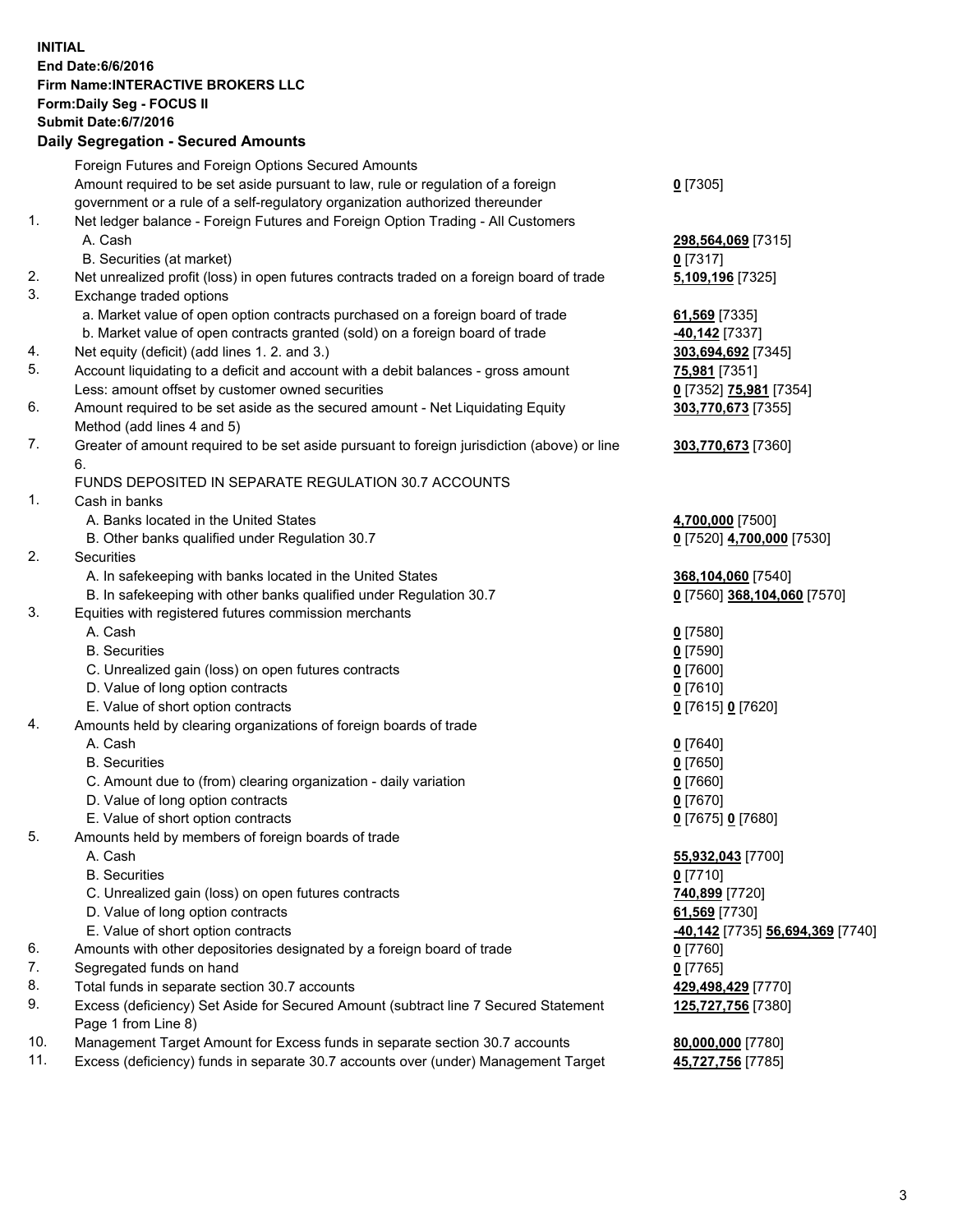**INITIAL End Date:6/6/2016 Firm Name:INTERACTIVE BROKERS LLC Form:Daily Seg - FOCUS II Submit Date:6/7/2016 Daily Segregation - Segregation Statement** SEGREGATION REQUIREMENTS(Section 4d(2) of the CEAct) 1. Net ledger balance A. Cash **2,815,902,728** [7010] B. Securities (at market) **0** [7020] 2. Net unrealized profit (loss) in open futures contracts traded on a contract market **-49,535,971** [7030] 3. Exchange traded options A. Add market value of open option contracts purchased on a contract market **139,000,674** [7032] B. Deduct market value of open option contracts granted (sold) on a contract market **-212,901,633** [7033] 4. Net equity (deficit) (add lines 1, 2 and 3) **2,692,465,798** [7040] 5. Accounts liquidating to a deficit and accounts with debit balances - gross amount **132,249** [7045] Less: amount offset by customer securities **0** [7047] **132,249** [7050] 6. Amount required to be segregated (add lines 4 and 5) **2,692,598,047** [7060] FUNDS IN SEGREGATED ACCOUNTS 7. Deposited in segregated funds bank accounts A. Cash **194,903,466** [7070] B. Securities representing investments of customers' funds (at market) **1,658,677,513** [7080] C. Securities held for particular customers or option customers in lieu of cash (at market) **0** [7090] 8. Margins on deposit with derivatives clearing organizations of contract markets A. Cash **100,422,426** [7100] B. Securities representing investments of customers' funds (at market) **1,020,421,622** [7110] C. Securities held for particular customers or option customers in lieu of cash (at market) **0** [7120] 9. Net settlement from (to) derivatives clearing organizations of contract markets **-869,142** [7130] 10. Exchange traded options A. Value of open long option contracts **139,001,593** [7132] B. Value of open short option contracts **-212,902,469** [7133] 11. Net equities with other FCMs A. Net liquidating equity **0** [7140] B. Securities representing investments of customers' funds (at market) **0** [7160] C. Securities held for particular customers or option customers in lieu of cash (at market) **0** [7170] 12. Segregated funds on hand **0** [7150] 13. Total amount in segregation (add lines 7 through 12) **2,899,655,009** [7180] 14. Excess (deficiency) funds in segregation (subtract line 6 from line 13) **207,056,962** [7190] 15. Management Target Amount for Excess funds in segregation **155,000,000** [7194] 16. Excess (deficiency) funds in segregation over (under) Management Target Amount **52,056,962** [7198]

Excess